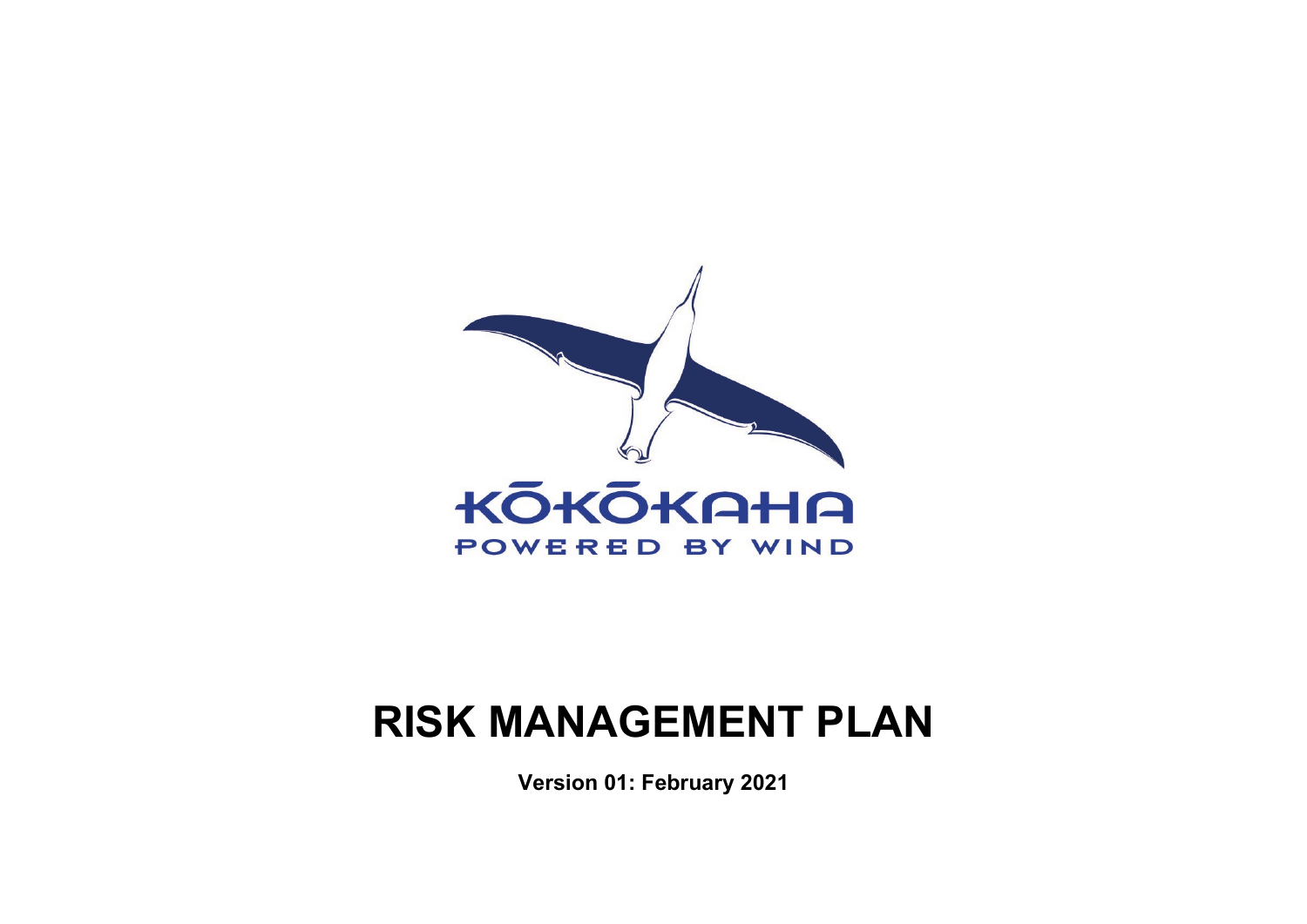| <b>CLASSROOM/ LAND BASED ACTIVITIES</b>                          |                                                                                            |                |                |                |                             |                                                                                                |                                                                                                                                                                                                                                                                                                                  |  |  |  |  |  |  |
|------------------------------------------------------------------|--------------------------------------------------------------------------------------------|----------------|----------------|----------------|-----------------------------|------------------------------------------------------------------------------------------------|------------------------------------------------------------------------------------------------------------------------------------------------------------------------------------------------------------------------------------------------------------------------------------------------------------------|--|--|--|--|--|--|
| <b>Hazard or Causal Factor</b>                                   | <b>Risk</b><br>Injury (i)<br>Equipment(e)<br>Surrounds(s)<br>Finance (f)<br>Credibility(c) | Likelihood     | Severity       | Priority       | Prevent Isolate<br>Minimize | <b>Crisis Management</b>                                                                       | <b>Management Plan</b>                                                                                                                                                                                                                                                                                           |  |  |  |  |  |  |
| People                                                           |                                                                                            |                |                |                |                             |                                                                                                |                                                                                                                                                                                                                                                                                                                  |  |  |  |  |  |  |
| Students lack of<br>control/Boredom                              | $\overline{C}$                                                                             | 3              | 1              | 4              | M                           | Stop and speak to students                                                                     | Speak with enthusiasm; don't speak too long, get students<br>involved. Create stimulating learning environment (Instructor)                                                                                                                                                                                      |  |  |  |  |  |  |
| Sunburn/Heatstroke                                               | $\overline{C}$                                                                             | $\overline{4}$ | 3              | $\overline{7}$ | M                           | See doctor or medics<br>Cold bath, drink, shade                                                | Remind students to stay in shade and wear hats and<br>sunscreen (instructor), sunscreen to be provided                                                                                                                                                                                                           |  |  |  |  |  |  |
| Loss/Theft of student equipment                                  | E                                                                                          | $\overline{4}$ | 3              | $\overline{7}$ | $\overline{M}$              | Notify police, Notify YNZ,<br>replace lost equipment                                           | Keep all equipment and student gear tidy in Trailer or club and<br>lock when unattended (instructor)                                                                                                                                                                                                             |  |  |  |  |  |  |
| Equipment                                                        |                                                                                            |                |                |                |                             |                                                                                                |                                                                                                                                                                                                                                                                                                                  |  |  |  |  |  |  |
| Loss of gear into the sand                                       | E, F                                                                                       | 4              | $\overline{2}$ | 6              | P                           | Use spare parts for<br>replacement                                                             | Tie pins to split ring (student), Thorough check of environment<br>before departing (instructor)                                                                                                                                                                                                                 |  |  |  |  |  |  |
| Boom injures a student/public<br>during rigging or demonstration | I, C                                                                                       | 3              | 3              | 6              | M                           | Utilise first aid kit. Administer<br>Ice pack if available. If head is<br>hit see doctor/medic | Position boats away from thoroughfare and into the wind<br>when rigged, brief students away from rigged boats, explain<br>the danger to students, wrap booms in foam (Instructor,<br>Volunteer, Student)                                                                                                         |  |  |  |  |  |  |
| RIB coming off trailer while<br>transporting                     | $\overline{E}$                                                                             | 4              | 1              | 5              | P                           | Get assistance to lift RIB back<br>onto beach trailer, check for<br>damage                     | Ensure rope on rib attached to beach trailer handle whenever<br>RIB is on beach trailer                                                                                                                                                                                                                          |  |  |  |  |  |  |
| Environment                                                      |                                                                                            |                |                |                |                             |                                                                                                |                                                                                                                                                                                                                                                                                                                  |  |  |  |  |  |  |
| Lack of covered space to work in<br>bad weather                  | I, E, C                                                                                    | 4              | $\overline{2}$ | 6              | M                           | Operate out of trailer or club if<br>necessary, position trailer<br>door out of wind/rain      | Organise a class room or clubhouse to utilise in case of bad<br>weather (YNZ)                                                                                                                                                                                                                                    |  |  |  |  |  |  |
| Slippery Boat ramp                                               | I, E                                                                                       | 4              | $\mathbf{3}$   | $\overline{7}$ | $\overline{M}$              | Treat injury/Change location<br>for this activity.                                             | Disclose risk to students, set activities away from ramp when<br>possible (Instructor)                                                                                                                                                                                                                           |  |  |  |  |  |  |
| Uneven surface/trip hazard                                       |                                                                                            | 3              | 3              | 6              |                             | Treat injury/Change location<br>for this activity.                                             | Point out hazards. Set activity on even ground, clear rocks etc<br>(Instructor and students)                                                                                                                                                                                                                     |  |  |  |  |  |  |
| Sharp objects/insects in<br>rigging/launching area               | $\overline{IC}$                                                                            | 3              | 3              | 6              | M                           | Treat injury/Change location<br>for this activity.                                             | Disclose risk to student, ensure students/staff wearing<br>footwear when possible                                                                                                                                                                                                                                |  |  |  |  |  |  |
| Road/Carpark Traffic                                             | $\overline{I, S}$                                                                          | 4              | 5              | $\overline{9}$ | M                           | Call for 111 for emergency.<br>Utilise first aid kit                                           | Keep activities away from busy roads, where possible<br>structure activities so road crossing is unnecessary or kept to<br>a minimum, supervise students when crossing roads,<br>Keep students out of carpark area/main thoroughfare where<br>possible<br>Instructor to transfer all boats/equipment across road |  |  |  |  |  |  |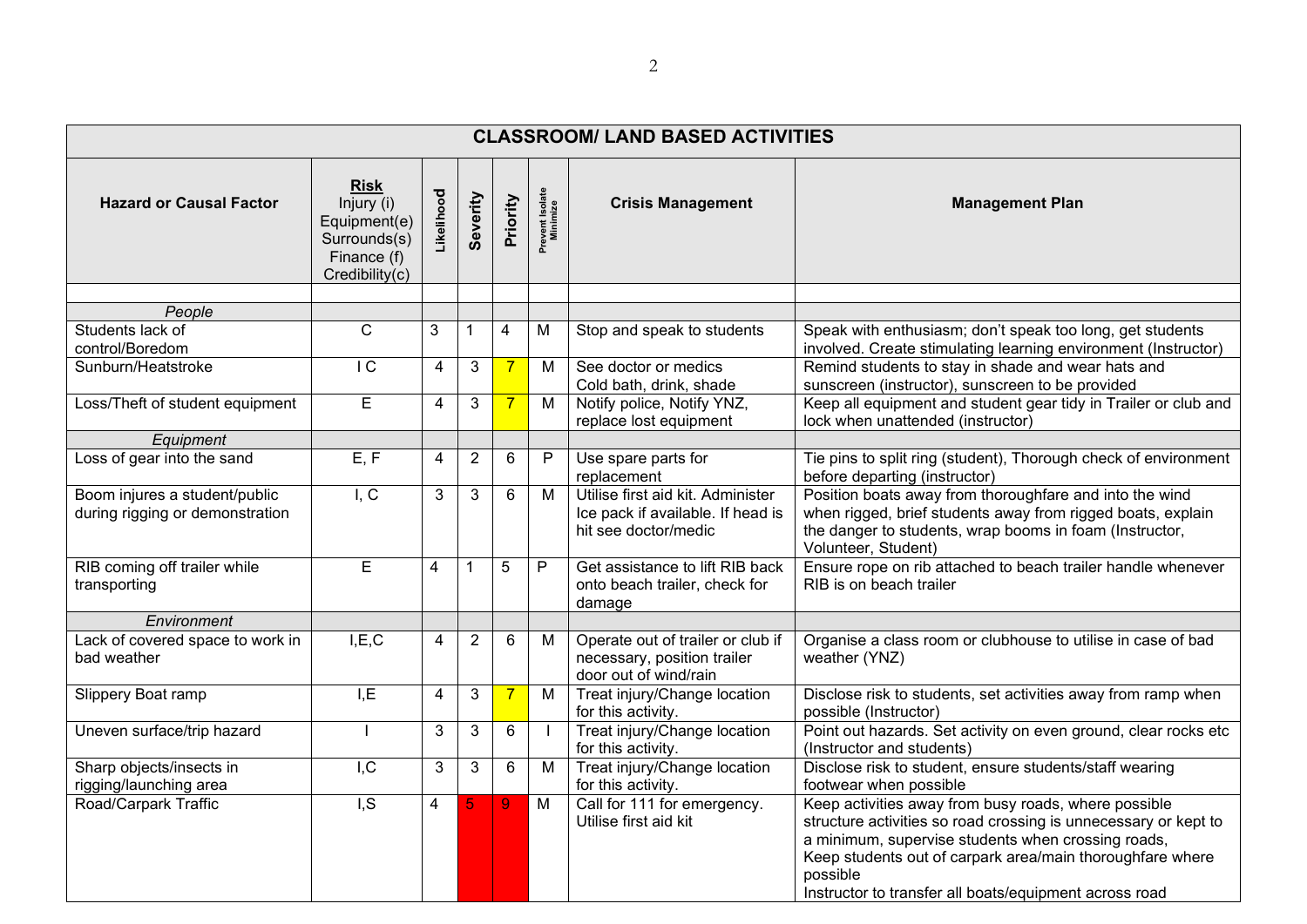| Rigging close to car traffic   | <b>IESFC</b> | .5 | 6 |   | Call ambulance<br>Fix equipment                                               | Rig away from traffic areas where possible                                              |
|--------------------------------|--------------|----|---|---|-------------------------------------------------------------------------------|-----------------------------------------------------------------------------------------|
| Powerlines around rigging area | I,E,S,F,C    |    |   | M | Call ambulance<br>Notify owner or property and<br>police.<br>Repair equipment | Check for overhead wires when selecting rigging area and rig<br>well clear (instructor) |

|                                               | ON WATER ACTIVITIES                                                                        |                |                |          |                             |                                                                                                               |                                                                                                                                                   |  |  |  |  |  |  |
|-----------------------------------------------|--------------------------------------------------------------------------------------------|----------------|----------------|----------|-----------------------------|---------------------------------------------------------------------------------------------------------------|---------------------------------------------------------------------------------------------------------------------------------------------------|--|--|--|--|--|--|
| <b>Hazard or Causal Factor</b>                | <b>Risk</b><br>Injury (i)<br>Equipment(e)<br>Surrounds(s)<br>Finance (f)<br>Credibility(c) | Likelihood     | Severity       | Priority | Prevent Isolate<br>Minimize | <b>Crisis Management</b>                                                                                      | <b>Management Plan</b>                                                                                                                            |  |  |  |  |  |  |
|                                               |                                                                                            |                |                |          |                             |                                                                                                               |                                                                                                                                                   |  |  |  |  |  |  |
| People<br>Students unwilling to participate   | $\mathsf{C}$                                                                               | 4              |                | 5        | M                           | Pull student aside and speak<br>about their alternative to doing<br>activity                                  | Create a positive fun environment that will appeal to all<br>students, pair students up where appropriate (Instructor)                            |  |  |  |  |  |  |
| Students not understanding<br>concept         | C, S                                                                                       | 3              | $\overline{2}$ | 5        | M                           | Pull students off water and<br>explain in another way                                                         | Provide clear instructions and determine student<br>understanding of the activity before commencement<br>(Instructor)                             |  |  |  |  |  |  |
| Fear of the water                             |                                                                                            | 3              | $\overline{2}$ | 5        | M                           | Continue with land based<br>activities until student is ready                                                 | Progression from land to water must be gradual (Instructor,<br>volunteer helper and student)                                                      |  |  |  |  |  |  |
| Multiple students fall out of<br>boat/capsize | I, E                                                                                       | 3              | 4              |          | M                           | Send Remaining students<br>ashore, attend to least<br>confident or those in the most<br>apparent danger first | Don't send out too many boats if the conditions don't suit it<br>(Instructor, helper and student)                                                 |  |  |  |  |  |  |
| Student cannot swim                           |                                                                                            | $\overline{2}$ | $\overline{2}$ | 4        | P                           | Keep them in chase boat or<br>supervise closely                                                               | School provides a signed declaration that each student<br>meets the minimum requirements regarding swimming ability<br>(50 metres in lifejacket), |  |  |  |  |  |  |
| Students unable to achieve<br>objective       | $\mathsf{C}$                                                                               | $\overline{2}$ | $\overline{2}$ | 4        | M                           | Go back to previous exercise<br>until ready to progress                                                       | Ensure students are achieving objectives before progressing<br>(instructor)                                                                       |  |  |  |  |  |  |
| Students crash boats                          | I, E, F                                                                                    | 3              | 3              | 6        | M                           | Assess damage                                                                                                 | Ensure boats are fit for purpose (YNZ). Make students<br>aware of the danger, emphasis on staying clear (Instructor<br>and student)               |  |  |  |  |  |  |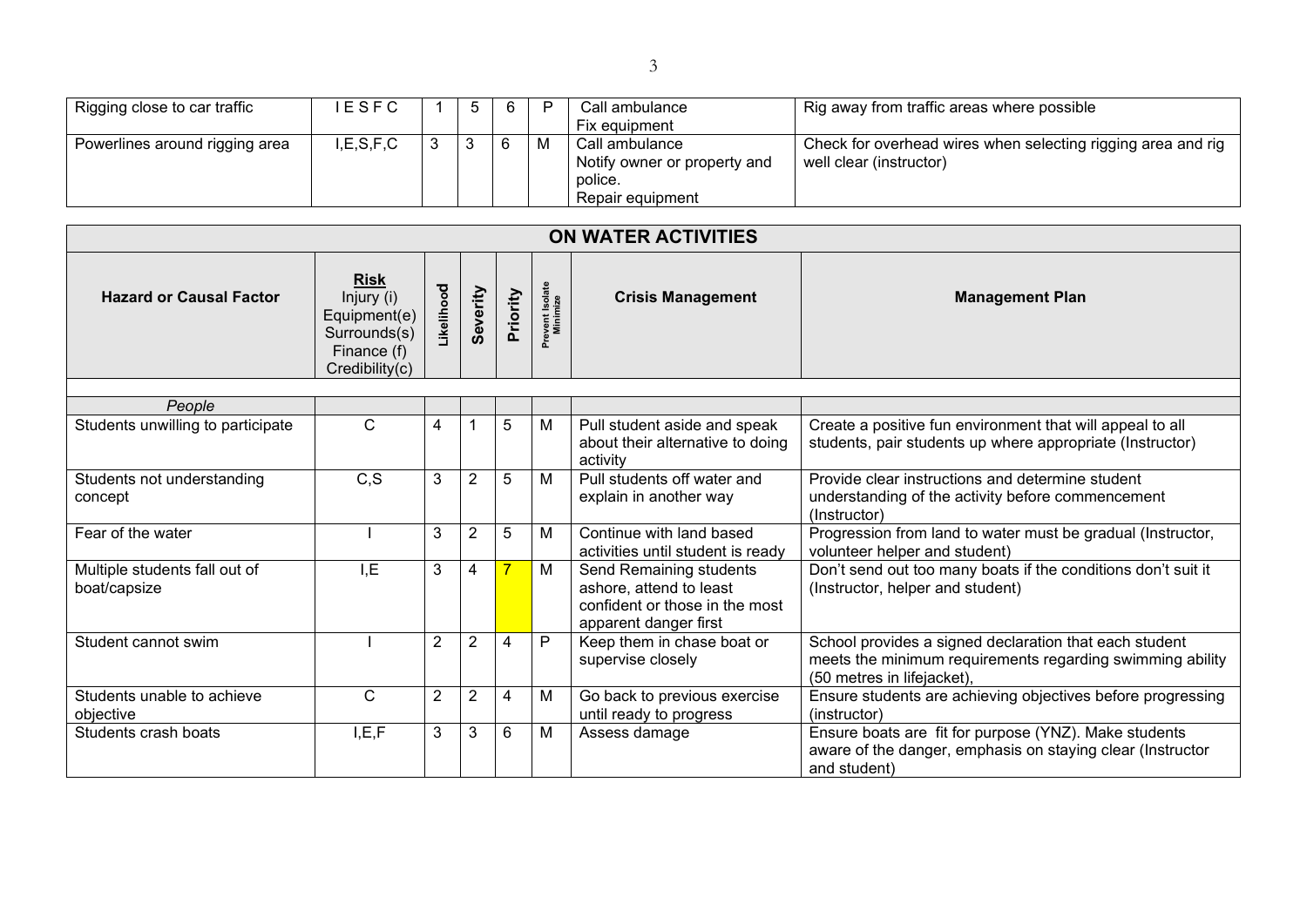|                                                              | <b>ON WATER ACTIVITIES</b>                                                          |                |                |                |                             |                                                                                     |                                                                                                                                                                                            |  |  |  |  |  |  |  |
|--------------------------------------------------------------|-------------------------------------------------------------------------------------|----------------|----------------|----------------|-----------------------------|-------------------------------------------------------------------------------------|--------------------------------------------------------------------------------------------------------------------------------------------------------------------------------------------|--|--|--|--|--|--|--|
| <b>Hazard or Causal Factor</b>                               | Risk<br>Injury (i)<br>Equipment(e)<br>Surrounds(s)<br>Finance (f)<br>Credibility(c) | Likelihood     | Severity       | Priority       | Prevent Isolate<br>Minimize | <b>Crisis Management</b>                                                            | <b>Management Plan</b>                                                                                                                                                                     |  |  |  |  |  |  |  |
| Injury while towing                                          | $\overline{C}$                                                                      | $\overline{2}$ | $\overline{4}$ | 6              | P                           | First aid, if serious take boat<br>off tow and get sailor inshore<br>to medics asap | Make students aware of correct towing behavior-Hands to be<br>kept clear of tow line while towing, limbs kept inside the boat<br>(instructor)                                              |  |  |  |  |  |  |  |
| Sailor and boat blown out to sea                             | EIC                                                                                 | $\overline{2}$ | 5              | $\overline{7}$ | $\mathsf{P}$                | Locate boat, get upright, check<br>sailors, tow in                                  | Take regular boat count checks. Assist boat not in control or<br>capsized, ensure correct instructor/boat ratio is kept at all<br>times (instructor)                                       |  |  |  |  |  |  |  |
| Lost Sailor                                                  | $\overline{C}$                                                                      | $\mathbf{1}$   | 5              | 6              | P                           | Find boat, contact emergency<br>services, teacher and<br>volunteer, start search    | Take regular head counts                                                                                                                                                                   |  |  |  |  |  |  |  |
| Inappropriate clothing                                       | IC                                                                                  | 3              | $\sqrt{3}$     | 6              | P                           | Give extra clothing. If severe<br>take ashore for warm bath or<br>shower            | Sailors to wear appropriate kit- Guidance to be given prior to<br>sailing day regarding adequate clothing. Spray Jackets,<br>wetsuits, Lifejackets provided                                |  |  |  |  |  |  |  |
| Not enough food and water                                    |                                                                                     | 3              | $\overline{2}$ | 5              | P                           | Find spare food/water                                                               | Sailors to be prepared for day's activities- advised schools<br>prior recommended items to bring (YNZ). Ensure adequate<br>breaks are given (instructor)                                   |  |  |  |  |  |  |  |
| Instructor falling<br>overboard/drowning                     | $\overline{I,C}$                                                                    | $\mathbf{1}$   | $\overline{5}$ | 6              | M                           | Deploy life jacket. Get back in<br>boat.                                            | Instructor to wear a lifejacket (PFD) and kill cord at all times<br>whilst afloat except for when momentarily changing clothing<br>or if health or emergency requires either to be removed |  |  |  |  |  |  |  |
| Instructor driving RIB<br>irresponsibly                      | $\overline{c}$                                                                      | $\overline{2}$ | $\overline{2}$ | $\overline{4}$ | P                           | Apology or pay fine                                                                 | Instructors to drive within harbour rules & safety guidelines                                                                                                                              |  |  |  |  |  |  |  |
| Instructor Breaking harbour rules                            | C, F                                                                                | $\overline{2}$ | $\sqrt{2}$     | $\overline{4}$ | M                           | Apology                                                                             | Instructors to have extensive boating experience and be<br>assessed/qualified to YNZ standards                                                                                             |  |  |  |  |  |  |  |
| RIB collision with other boats                               | E, C, F                                                                             | $\overline{c}$ | 4              | 6              | $\mathsf{P}$                | Check for injury and damage.                                                        | Maintain constant visuals, understand right of way rules                                                                                                                                   |  |  |  |  |  |  |  |
| RIB run aground                                              | E, C, F                                                                             | 1              | $\overline{3}$ | $\overline{4}$ | $\overline{P}$              | Check boat for leaks and<br>seaworthiness. check engine.<br>Repair.                 | Instructors to have extensive boating experience and be<br>assessed/qualified to YNZ standards                                                                                             |  |  |  |  |  |  |  |
| General public getting in the way<br>while launching/landing | $\overline{I, C}$                                                                   | 3              | 3              | 6              | P                           | Change launching/landing<br>location if possible, inform<br>public of activities    | Launch away from people, watch for public and give extra<br>room where possible                                                                                                            |  |  |  |  |  |  |  |
| Equipment                                                    |                                                                                     |                |                |                |                             |                                                                                     |                                                                                                                                                                                            |  |  |  |  |  |  |  |
| Boat breakage                                                | I, E, F                                                                             | 3              | $\mathbf{3}$   | $6\phantom{a}$ | M                           | Utilise spare parts, pull boat<br>out of the water.                                 | Keep maintenance up to date/encourage students to treat<br>boats with respect. Point out things that may cause damage<br>(Instructor)                                                      |  |  |  |  |  |  |  |
| Damage to boats when towing                                  | E, F                                                                                | $\overline{2}$ | $\sqrt{3}$     | 5              | P                           | Re tie boat in new place, tow<br>in and repair damage                               | Tow lines to be tied to structurally adequate place, normally<br>mast base.                                                                                                                |  |  |  |  |  |  |  |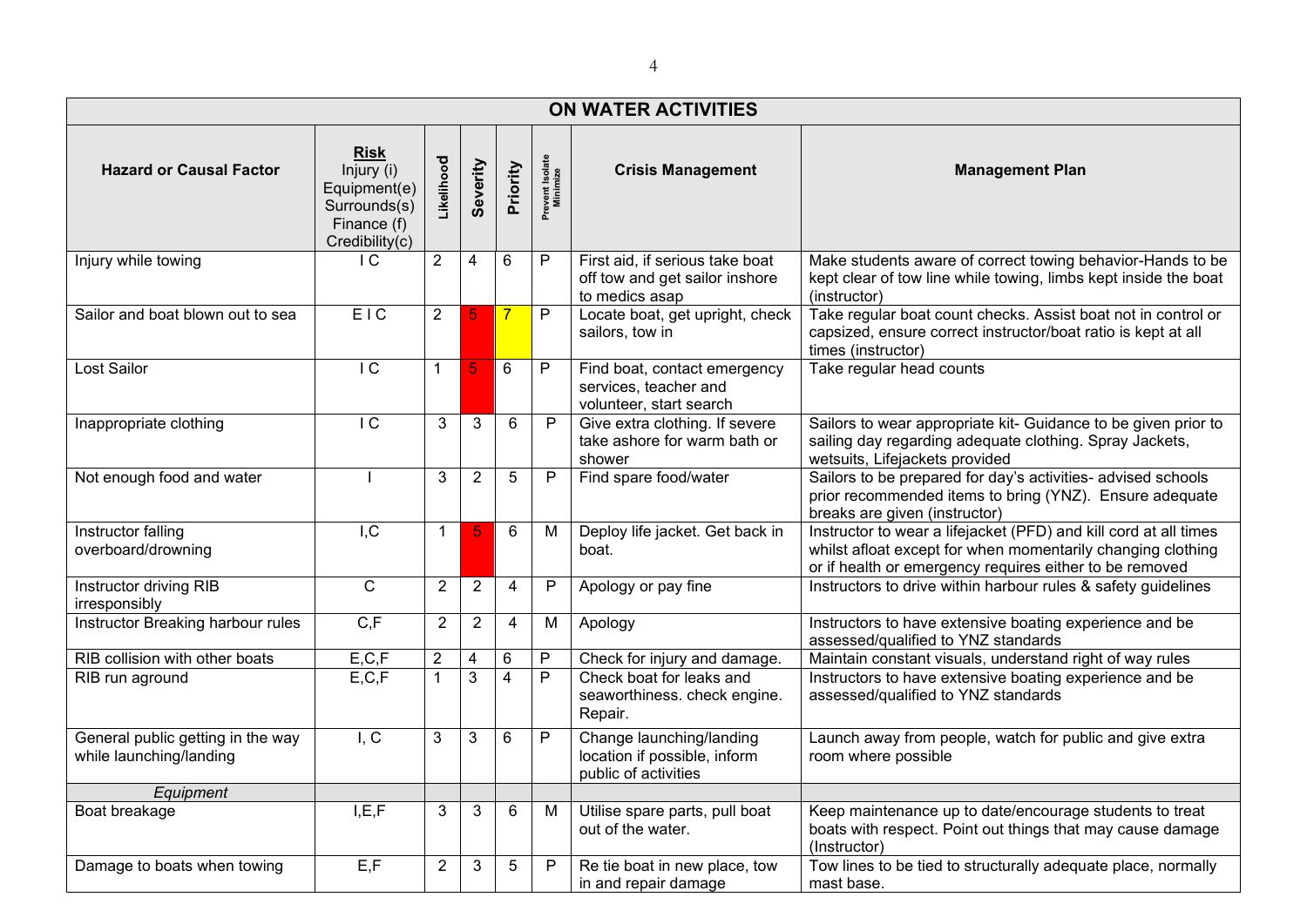| <b>ON WATER ACTIVITIES</b>                                    |                                                                                            |                |                |                 |                             |                                                                                                                    |                                                                                                                                                                                                                                                                                        |  |  |  |  |  |  |
|---------------------------------------------------------------|--------------------------------------------------------------------------------------------|----------------|----------------|-----------------|-----------------------------|--------------------------------------------------------------------------------------------------------------------|----------------------------------------------------------------------------------------------------------------------------------------------------------------------------------------------------------------------------------------------------------------------------------------|--|--|--|--|--|--|
| <b>Hazard or Causal Factor</b>                                | <b>Risk</b><br>Injury (i)<br>Equipment(e)<br>Surrounds(s)<br>Finance (f)<br>Credibility(c) | Likelihood     | Severity       | Priority        | Prevent Isolate<br>Minimize | <b>Crisis Management</b>                                                                                           | <b>Management Plan</b>                                                                                                                                                                                                                                                                 |  |  |  |  |  |  |
| Engine/RIB stopping                                           | E, I, C                                                                                    | $\mathbf{3}$   | 3              | 6               | M                           | Suitable anchor on board<br>Check fuel<br>Check prop for rope etc<br>Check water inlet                             | Ensure fuel is full and connected<br>Boats to be serviced as required                                                                                                                                                                                                                  |  |  |  |  |  |  |
| RIB punctured by sharp object                                 | E                                                                                          | $\overline{2}$ | 3              | 5               | М                           | Keep inflated with pump if hole<br>is small.<br>Remove and repair.                                                 | Avoid sharp parts of sailors' boats. Be aware of sharp parts<br>on beach trailer. Be aware of general public losing control of<br>their boats when retrieving etc, predominantly their props.                                                                                          |  |  |  |  |  |  |
| Anchor lost overboard                                         | E, F, C                                                                                    | $\mathbf{1}$   | 3              | $\overline{4}$  | M                           | Utilise spare anchor or head<br>into shore                                                                         | Ensure anchor is tied to rope and rope is tied to boat.                                                                                                                                                                                                                                |  |  |  |  |  |  |
| Engine damaged on ground                                      | E, F                                                                                       | 3              | $\mathfrak{3}$ | $6\phantom{1}6$ | $\mathsf{P}$                |                                                                                                                    | Engine to be trimmed up appropriately when in shallow water                                                                                                                                                                                                                            |  |  |  |  |  |  |
| Environment                                                   |                                                                                            |                |                |                 |                             |                                                                                                                    |                                                                                                                                                                                                                                                                                        |  |  |  |  |  |  |
| Inappropriate clothing/sun<br>protection                      |                                                                                            | 3              | $\overline{2}$ | 5               | P                           | Provide appropriate clothing<br>/protection                                                                        | Ensure schools are clear on what clothing is required<br>(Instructor, helper and student), sunscreen provided<br>(instructor)                                                                                                                                                          |  |  |  |  |  |  |
| Dangerous or slippery ramp                                    | I, E, F, C                                                                                 | $\overline{4}$ | $\overline{4}$ | 8               | P                           | First aid. If serious, get injured<br>person to medical centre                                                     | Check ramp before launching at low tide.<br>Choose safe area to launch<br>Advise everyone to Wear footwear if sharp objects present                                                                                                                                                    |  |  |  |  |  |  |
| Equipment damaged coming in<br>or out in waves                | $\overline{I,F}$                                                                           | $\overline{2}$ | $\mathbf{3}$   | -5              | m                           | Repair or replace.                                                                                                 | Inform students of correct launching/landing techniques.<br>Launch from calm area if possible e.g. marina. If beach<br>launching in waves choose sheltered spot. Manage students<br>launching/coming ashore into smaller groups. Have<br>assistance available for launching/retrieving |  |  |  |  |  |  |
| Collision with unseen reefs/water<br>hazards/boating channel. | I, E, F, C                                                                                 | $\mathbf{1}$   | 3              | $\overline{4}$  | P                           | Tow boat ashore, Use VHF<br>and or cell phone for<br>assistance if necessary                                       | Research area to be sailed in. Point out hazards. Set sailing<br>away from those areas (Instructor)                                                                                                                                                                                    |  |  |  |  |  |  |
| Weather not suitable for on the<br>water                      | I, E, C                                                                                    | 5              | $\overline{4}$ | 9               | P                           | Don't go out if conditions are<br>beyond skill levels. Send kids<br>ashore. Drop sails and tow in if<br>necessary. | Check, assess and monitor weather each day. Don't go out if<br>conditions are beyond skill levels. Head back to shore if<br>conditions become extreme. Coordinate with volunteer to<br>manage getting sailors ashore (instructor)                                                      |  |  |  |  |  |  |
| Rough weather flipping RIB                                    | E, F, I, C                                                                                 | $\mathbf{1}$   | 5              | 6               | P                           | Deploy Lifejacket, Put out<br>anchor, access radio, wait for<br>rescue.                                            | Assess conditions accurately. In huge waves stay bow into<br>waves or downwind. Avoid sitting beam on. If beam on keep<br>eyes to windward.                                                                                                                                            |  |  |  |  |  |  |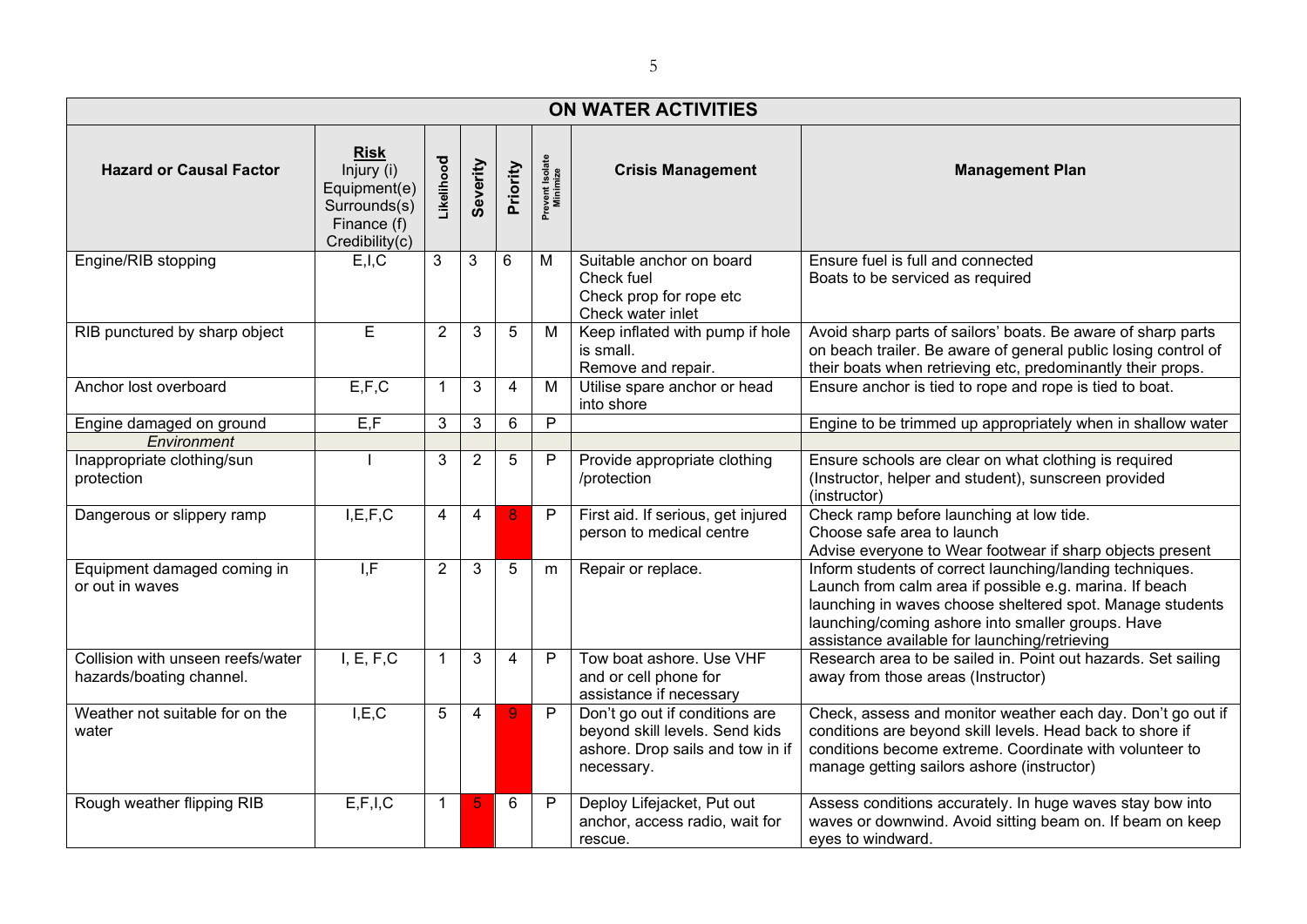| <b>ON WATER ACTIVITIES</b>                   |                                                                                            |            |                |          |                            |                                                                                                 |                                                                                                                                                                                              |  |  |  |  |  |
|----------------------------------------------|--------------------------------------------------------------------------------------------|------------|----------------|----------|----------------------------|-------------------------------------------------------------------------------------------------|----------------------------------------------------------------------------------------------------------------------------------------------------------------------------------------------|--|--|--|--|--|
| <b>Hazard or Causal Factor</b>               | <b>Risk</b><br>Injury (i)<br>Equipment(e)<br>Surrounds(s)<br>Finance (f)<br>Credibility(c) | Likelihood | Severity       | Priority | revent Isolate<br>Minimize | <b>Crisis Management</b>                                                                        | <b>Management Plan</b>                                                                                                                                                                       |  |  |  |  |  |
| RIB damaged<br>launching/retrieving in waves |                                                                                            | 3          | $\overline{2}$ | 5        | M                          | Check for injuries-first<br>aid/hospital<br>Check and repair boat.<br>Sea trial if major repair | Avoid launching/retrieving in waves where possible.<br>Otherwise use Volunteers/sailors to help. When boat is<br>coming in, no person to stand between beach and boat or<br>Trailer and boat |  |  |  |  |  |
| RIB filling up with water                    |                                                                                            | 3          | 2              | 5        | m                          | Bail.<br>Run boat ashore                                                                        | Have 2 forms of removing water (bailer, bung).<br>Double check bung before launching.                                                                                                        |  |  |  |  |  |

|                                           | <b>LUNCH TIME</b>                                                                          |                |                |          |                             |                                                                |                                                                                                    |  |  |  |  |  |  |  |
|-------------------------------------------|--------------------------------------------------------------------------------------------|----------------|----------------|----------|-----------------------------|----------------------------------------------------------------|----------------------------------------------------------------------------------------------------|--|--|--|--|--|--|--|
| <b>Hazard or Causal Factor</b>            | <b>Risk</b><br>Injury (i)<br>Equipment(e)<br>Surrounds(s)<br>Finance (f)<br>Credibility(c) | Likelihood     | Severity       | Priority | Prevent Isolate<br>Minimize | <b>Crisis Management</b>                                       | <b>Management Plan</b>                                                                             |  |  |  |  |  |  |  |
| People                                    |                                                                                            |                |                |          |                             |                                                                |                                                                                                    |  |  |  |  |  |  |  |
| Not enough food/water                     |                                                                                            | 3              |                | 4        |                             | Delegate to teacher                                            | Tell schools that a packed lunch is required prior (YNZ,<br>student)                               |  |  |  |  |  |  |  |
| Equipment                                 |                                                                                            |                |                |          |                             |                                                                |                                                                                                    |  |  |  |  |  |  |  |
| Boats falling over on trailer             | I, E, S                                                                                    | 3              | 3              | 6        | M                           | Pick up boat and move it to a<br>more appropriate position     | Lower sails during lunch time. Position boat in appropriate<br>position (instructor)               |  |  |  |  |  |  |  |
| Gear stolen                               | E, F                                                                                       | $\overline{2}$ | 3              | 5        | M                           | Call Police                                                    | Keep valuables in secure location. Stay in view of<br>yachts/gear (Instructor, Volunteer, student) |  |  |  |  |  |  |  |
| Environment                               |                                                                                            |                |                |          |                             |                                                                |                                                                                                    |  |  |  |  |  |  |  |
| No shelter (YNZ trailer delivery<br>only) | I, C                                                                                       | $\overline{2}$ | $\overline{2}$ | 4        | М                           | Use the empty trailer and<br>position it out of the wind/rain. | Organise shelter prior to departure (YNZ)                                                          |  |  |  |  |  |  |  |
| Road/Carpark                              | I, S                                                                                       | 5              | 4              | 9        | M                           | Call for 111 for emergency.<br>Utilise first aid kit           | Follow SOP (instructor)                                                                            |  |  |  |  |  |  |  |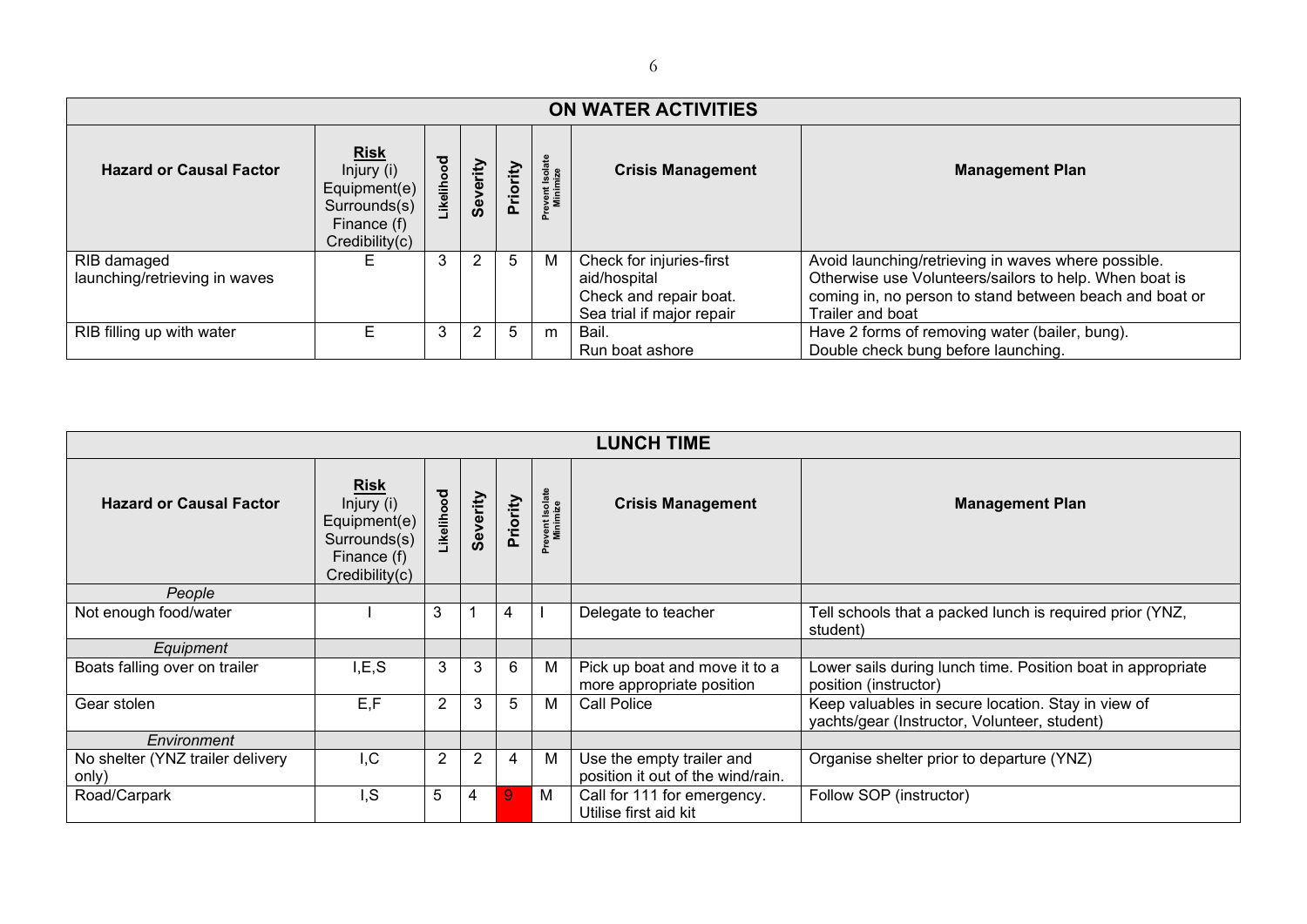| <b>CLEAN UP/PACK AWAY BOATS</b>             |                                                                                            |                  |                |                |                                  |                                                                     |                                                                                                              |  |  |  |  |  |  |
|---------------------------------------------|--------------------------------------------------------------------------------------------|------------------|----------------|----------------|----------------------------------|---------------------------------------------------------------------|--------------------------------------------------------------------------------------------------------------|--|--|--|--|--|--|
| <b>Hazard or Causal Factor</b>              | <b>Risk</b><br>Injury (i)<br>Equipment(e)<br>Surrounds(s)<br>Finance (f)<br>Credibility(c) | <b>ikelihood</b> | Severity       | Priority       | Prevent Isolate<br>Minimize<br>ā | <b>Crisis Management</b>                                            | <b>Management Plan</b>                                                                                       |  |  |  |  |  |  |
| People                                      |                                                                                            |                  |                |                |                                  |                                                                     |                                                                                                              |  |  |  |  |  |  |
| Jammed limb between boat and<br>trailer     |                                                                                            | 3                | 2              | 5              | M                                | First aid. Administer Ice pack if<br>available                      | Point out danger, assist students with putting away boats,<br>utilise volunteer help (instructor, volunteer) |  |  |  |  |  |  |
| Fatigue                                     |                                                                                            | $\overline{2}$   |                | $\overline{4}$ | M                                | Let student rest                                                    | Pace the day out, give breaks where necessary (instructor)                                                   |  |  |  |  |  |  |
| Equipment                                   |                                                                                            |                  |                |                |                                  |                                                                     |                                                                                                              |  |  |  |  |  |  |
| Boat/equipment is dropped<br>and/or damaged | I, E, F                                                                                    | $\overline{2}$   | $\overline{4}$ | 6              | М                                | Make sure Students are safe<br>Record the incident, fix the<br>boat | Instructor coordinates and supervises pack up                                                                |  |  |  |  |  |  |
| Environment                                 |                                                                                            |                  |                |                |                                  |                                                                     |                                                                                                              |  |  |  |  |  |  |
| Slippery tail gate on trailer               | E.                                                                                         | 3                | 2              | $\overline{5}$ | м                                | Take extra care                                                     | Explain hazard, ensure nonskid on wood secure (instructor)                                                   |  |  |  |  |  |  |

| PICKING UP/DROPPING OFF TRAILER (Applies to delivery by YNZ trailer only) |                                                                                            |                |          |                 |                             |                                                                                                  |                                                                                                                                                                                                                                                                                                                             |  |  |  |  |  |  |
|---------------------------------------------------------------------------|--------------------------------------------------------------------------------------------|----------------|----------|-----------------|-----------------------------|--------------------------------------------------------------------------------------------------|-----------------------------------------------------------------------------------------------------------------------------------------------------------------------------------------------------------------------------------------------------------------------------------------------------------------------------|--|--|--|--|--|--|
| <b>Hazard or Causal Factor</b>                                            | <b>Risk</b><br>Injury (i)<br>Equipment(e)<br>Surrounds(s)<br>Finance (f)<br>Credibility(c) | Likelihood     | Severity | Priority (0-10) | Prevent Isolate<br>Minimize | <b>Crisis Management</b>                                                                         | <b>Management Plan</b>                                                                                                                                                                                                                                                                                                      |  |  |  |  |  |  |
|                                                                           |                                                                                            |                |          |                 |                             |                                                                                                  |                                                                                                                                                                                                                                                                                                                             |  |  |  |  |  |  |
| People                                                                    |                                                                                            |                |          |                 |                             |                                                                                                  |                                                                                                                                                                                                                                                                                                                             |  |  |  |  |  |  |
| Human error not<br>attaching/detaching trailer<br>correctly               | I, C, E, S, F                                                                              | $\overline{2}$ | -5       |                 | P                           | Check for injuries, administer<br>first aid, call 111 emergency.<br>Reattach trailer if possible | Instructors to double check attachment. Check when<br>attaching and again before driving off.<br>Tow ball to be set to correct size<br>Chain to be attached to tow bar at all times<br>Check Trailer brake is in correct position<br>Check Wheel Clamp attached when trailer is stationary and<br>detached when being towed |  |  |  |  |  |  |
| Equipment                                                                 |                                                                                            |                |          |                 |                             |                                                                                                  |                                                                                                                                                                                                                                                                                                                             |  |  |  |  |  |  |
| Trailer wear and tear                                                     | I, C, E, F                                                                                 | $\overline{2}$ | 3        | 5               | P                           |                                                                                                  | Ensure WOF and Registration are up to date (YNZ)                                                                                                                                                                                                                                                                            |  |  |  |  |  |  |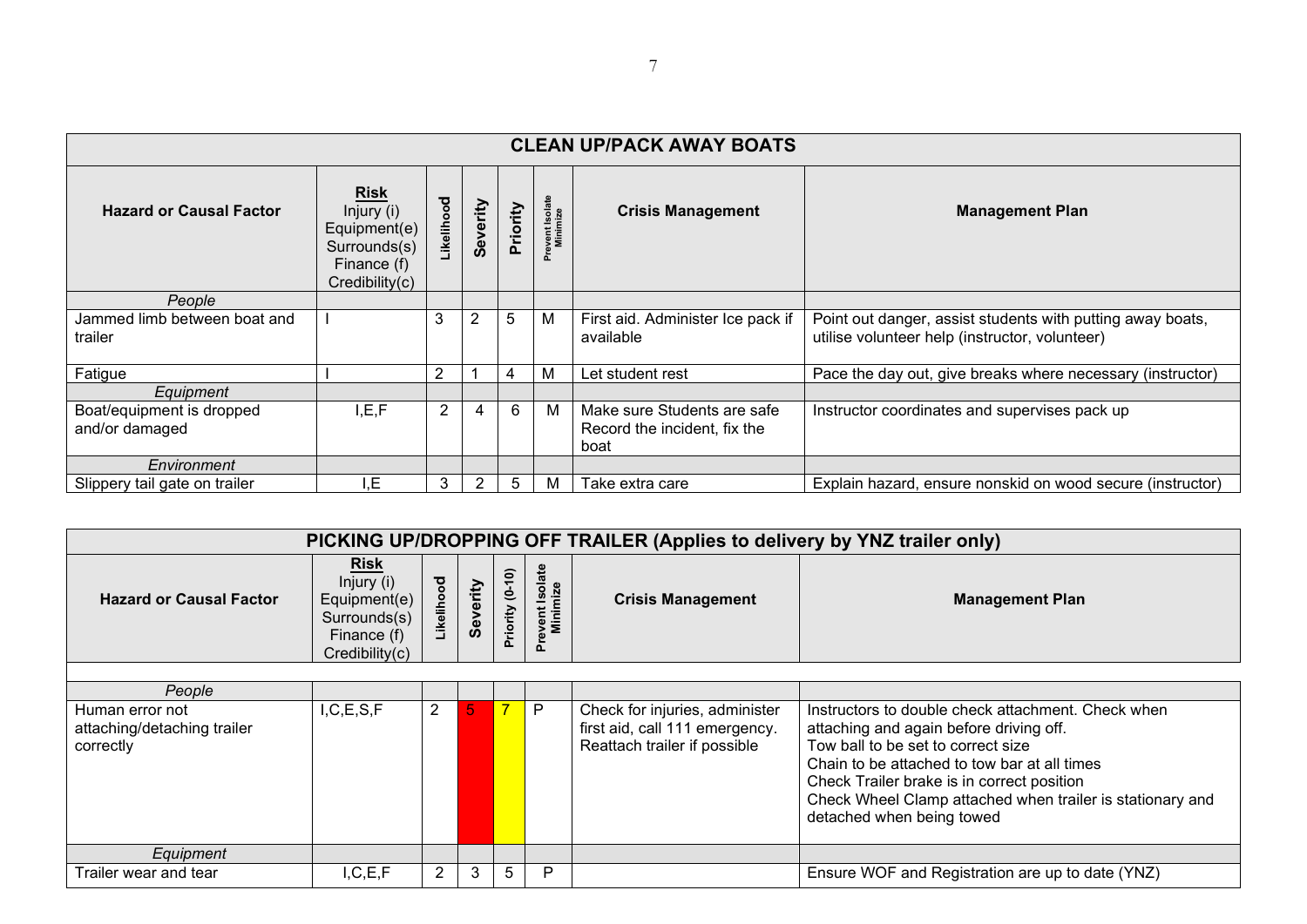|                                                           | PICKING UP/DROPPING OFF TRAILER (Applies to delivery by YNZ trailer only)                  |                |                |                 |                             |                                                                                                                |                                                                                                         |  |  |  |  |  |  |  |
|-----------------------------------------------------------|--------------------------------------------------------------------------------------------|----------------|----------------|-----------------|-----------------------------|----------------------------------------------------------------------------------------------------------------|---------------------------------------------------------------------------------------------------------|--|--|--|--|--|--|--|
| <b>Hazard or Causal Factor</b>                            | <b>Risk</b><br>Injury (i)<br>Equipment(e)<br>Surrounds(s)<br>Finance (f)<br>Credibility(c) | Likelihood     | Severity       | Priority (0-10) | Prevent Isolate<br>Minimize | <b>Crisis Management</b>                                                                                       | <b>Management Plan</b>                                                                                  |  |  |  |  |  |  |  |
|                                                           |                                                                                            |                |                |                 |                             |                                                                                                                | Visual Inspection of trailer body to be carried out weekly<br>(Instructor)                              |  |  |  |  |  |  |  |
| Leaving sailing gear behind                               | C, E, F                                                                                    | 3              | $\overline{2}$ | 5               | M                           | Make do, if appropriate go<br>back to get it.                                                                  | Check list of gear prior to leaving (Instructor)                                                        |  |  |  |  |  |  |  |
| Tyre blow out                                             | I, C, E, F, S                                                                              | $\overline{2}$ | 4              | 6               | P                           | If necessary call 111<br>emergency and check for<br>injuries. If possible replace<br>tyre or call mechanic     | Check tyre pressure and tread before towing                                                             |  |  |  |  |  |  |  |
| Instructor injured while lifting<br>trailer onto tow ball |                                                                                            | $\overline{2}$ | 3              | 5               | M                           | Administer first aid/Icepack if<br>available, inform YNZ                                                       | Always use jockey wheel to lift Trailer. If not used to lifting or<br>back is susceptible ask for help. |  |  |  |  |  |  |  |
| Environment                                               |                                                                                            |                |                |                 |                             |                                                                                                                |                                                                                                         |  |  |  |  |  |  |  |
| Car getting stuck in mud                                  | C, E, S                                                                                    | 2              | 3              | 5               | P                           | Put car in 4 wheel drive low<br>ratio. Keep speed up in sticky<br>conditions. Get a second car<br>to help tow. | Park in appropriate areas (Instructor)                                                                  |  |  |  |  |  |  |  |

| DRIVING TO LOCATION/ RETURNING HOME (Applies to delivery by YNZ trailer only) |                                                                                            |           |          |                |                             |                                            |                                                                                                                         |  |  |  |  |  |  |
|-------------------------------------------------------------------------------|--------------------------------------------------------------------------------------------|-----------|----------|----------------|-----------------------------|--------------------------------------------|-------------------------------------------------------------------------------------------------------------------------|--|--|--|--|--|--|
| <b>Hazard or Causal Factor</b>                                                | <u>Risk</u><br>Injury (i)<br>Equipment(e)<br>Surrounds(s)<br>Finance (f)<br>Credibility(c) | ikelihood | Severity | Priority       | Prevent Isolate<br>Minimize | <b>Crisis Management</b>                   | <b>Management Plan</b>                                                                                                  |  |  |  |  |  |  |
|                                                                               |                                                                                            |           |          |                |                             |                                            |                                                                                                                         |  |  |  |  |  |  |
| People                                                                        |                                                                                            |           |          |                |                             |                                            |                                                                                                                         |  |  |  |  |  |  |
| Getting lost                                                                  | C                                                                                          |           |          | 2              | P                           | Consult map/stop and ask for<br>directions | Plan trip prior to leaving/check out the location prior to arrival,<br>Use GPS (Instructor)                             |  |  |  |  |  |  |
| Other drivers behaving<br>carelessly                                          | I, E, F                                                                                    | 4         | 3        | $\overline{7}$ | M                           |                                            | Back off/stop                                                                                                           |  |  |  |  |  |  |
| Getting tired whilst driving                                                  | I, C, E, F                                                                                 | 3         | 2        | 5              | $\mathsf{P}$                | Pull over for a break                      | Plan to have rest breaks (Instructor)<br>Avoid overbooking and provide travel days in calendar where<br>necessary (YNZ) |  |  |  |  |  |  |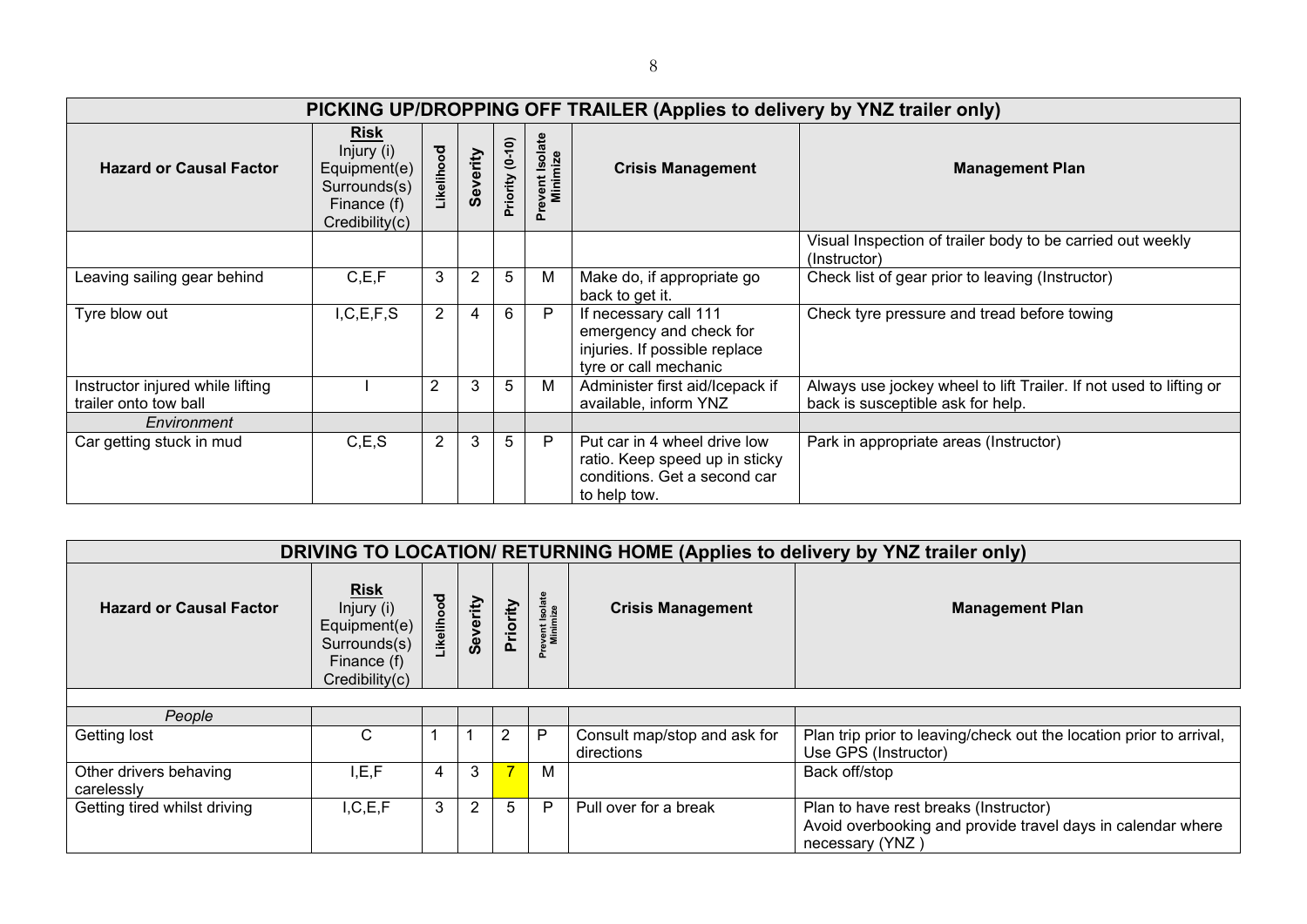|                                                                    | DRIVING TO LOCATION/ RETURNING HOME (Applies to delivery by YNZ trailer only)              |                |                |                |                             |                                                                                                     |                                                                                                                                                                                                                                                                                                      |  |  |  |  |  |  |  |
|--------------------------------------------------------------------|--------------------------------------------------------------------------------------------|----------------|----------------|----------------|-----------------------------|-----------------------------------------------------------------------------------------------------|------------------------------------------------------------------------------------------------------------------------------------------------------------------------------------------------------------------------------------------------------------------------------------------------------|--|--|--|--|--|--|--|
| <b>Hazard or Causal Factor</b>                                     | <b>Risk</b><br>Injury (i)<br>Equipment(e)<br>Surrounds(s)<br>Finance (f)<br>Credibility(c) | Likelihood     | Severity       | Priority       | Prevent Isolate<br>Minimize | <b>Crisis Management</b>                                                                            | <b>Management Plan</b>                                                                                                                                                                                                                                                                               |  |  |  |  |  |  |  |
| Car crash                                                          | I, C, E, F                                                                                 | 3              | $\overline{4}$ | $\overline{7}$ | M                           | Check for Injuries, administer<br>first aid, call 111 emergency if<br>necessary.<br>Inform YNZ asap | Instructors to have full license<br>Instructors to be experienced at towing and reversing trailers<br>(Driver Training to be provided prior to season start)<br>Instructors to follow all road rules<br>Instructors to maintain large following distances<br>Trailer to be attached correctly as SOP |  |  |  |  |  |  |  |
| Police ticket (WOF, registration,<br>lights, speeding, road rules) | C, F                                                                                       | $\overline{2}$ | $\mathbf 1$    | 3              | $\mathsf{P}$                |                                                                                                     | YNZ to maintain car/trailers and ensure WOF, Registration,<br>RU charges up to date<br>Instructors to obey road rules<br>Instructors to alert YNZ if faults found when undertaking pre-<br>towing check                                                                                              |  |  |  |  |  |  |  |
| Fuel spills when fuelling up                                       | I, E, S, F, C                                                                              | -1             | 3              | $\overline{4}$ | $\mathsf{P}$                | Follow petrol stations SOP for<br>spills                                                            | Only fill up fuel tanks at petrol station.                                                                                                                                                                                                                                                           |  |  |  |  |  |  |  |
| Jockey wheel left down while<br>towing                             | E, F                                                                                       | $\overline{2}$ | $\overline{2}$ | 4              | $\mathsf{P}$                | Replace jockey wheel                                                                                | Jockey wheel locked up as part of pre tow check                                                                                                                                                                                                                                                      |  |  |  |  |  |  |  |
| Equipment                                                          |                                                                                            |                |                |                |                             |                                                                                                     |                                                                                                                                                                                                                                                                                                      |  |  |  |  |  |  |  |
| Trailer fish tailing                                               | I, C, E, S, F                                                                              | 5              | $\overline{4}$ | $\overline{9}$ | M                           |                                                                                                     | Stay to a limit of 80km/ph. If trailer starts to lose control, gently<br>accelerate to get weight onto the back wheels then let car<br>decelerate until trailer is stable (Instructor)                                                                                                               |  |  |  |  |  |  |  |
| Gear damaged in transit                                            | E, F                                                                                       | 2              | 3              | 5              | P                           | Have spare parts of<br>everything                                                                   | Tie down gear securely (Instructor)                                                                                                                                                                                                                                                                  |  |  |  |  |  |  |  |
| Car/Trailer Breakdown                                              | I, C, E, F                                                                                 | 3              | 5              | 8              | M                           | Call the AA/Mechanic,<br>If possible use tools in car to<br>fix problem                             | Cars to be serviced in line with manufacturer specifications,<br>Trailer WOF kept up to date (YNZ, instructor)                                                                                                                                                                                       |  |  |  |  |  |  |  |
| Environment                                                        |                                                                                            |                |                |                |                             |                                                                                                     |                                                                                                                                                                                                                                                                                                      |  |  |  |  |  |  |  |
| Road closure                                                       | C, F                                                                                       | $\overline{2}$ | 4              | 6              | м                           | Use alternative route                                                                               | Check for road closures prior to travel, Always have an<br>alternative route plan, GPS (Instructor)                                                                                                                                                                                                  |  |  |  |  |  |  |  |
| Trailer loses control due to<br>windage/slippery road              | I, C, E, S, F                                                                              | $\overline{2}$ | 5              | $\overline{7}$ | M                           | Cell phone call for assistance<br>(where service is available)                                      | Drive to the conditions. If conditions are unsafe, suspend<br>travel until conditions improve (Instructor)                                                                                                                                                                                           |  |  |  |  |  |  |  |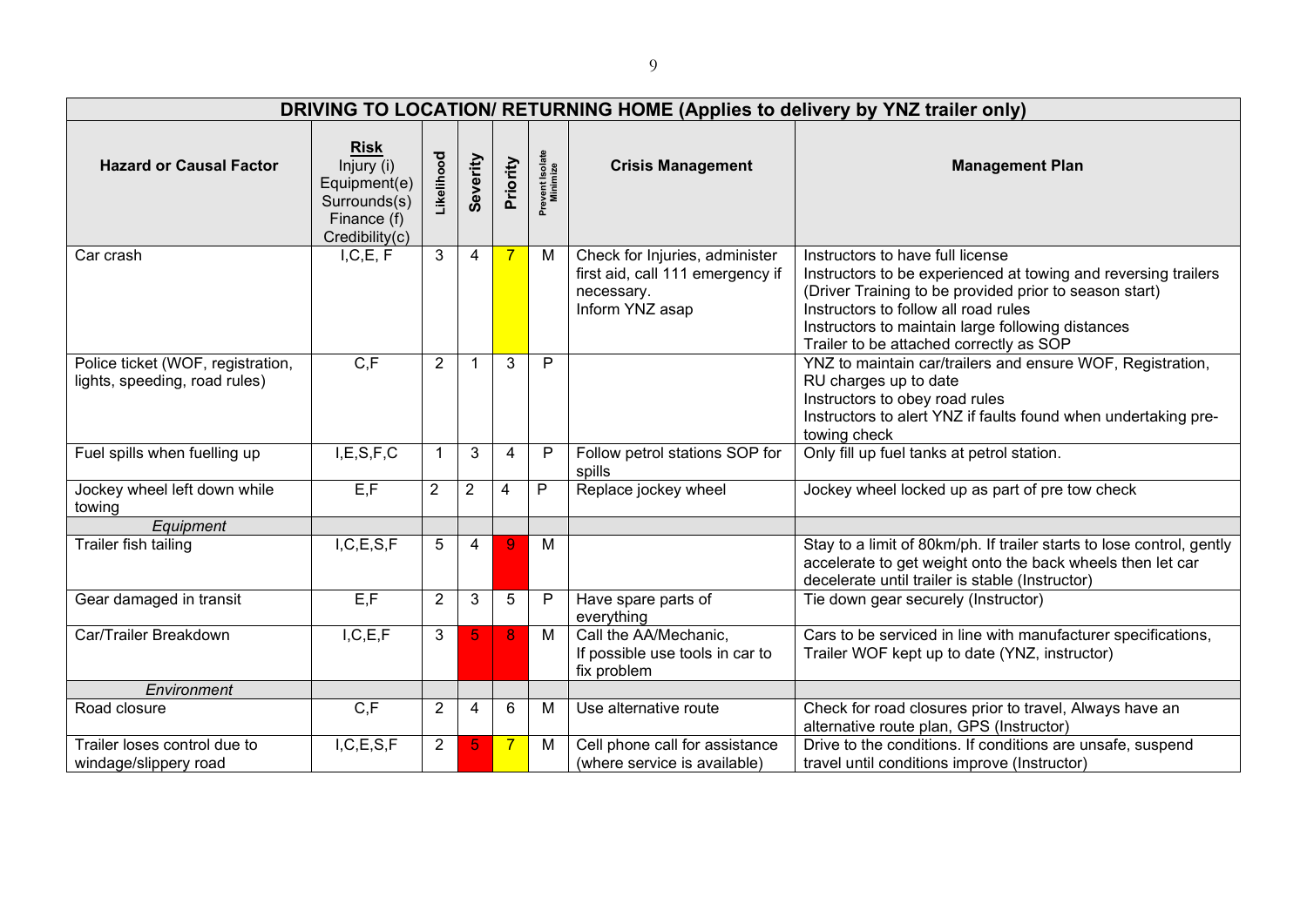# **In the event of an Earthquake or Tsunami Warning, procedure would be as follows:**

- Normal operation of Kōkōkaha Powered by Wind would cease and the instructor would act to get students onto shore immediately.
- Once onshore, students would be placed back under the supervision of the teacher/parent in charge. Civil Defense advice would be followed by teacher in charge and they would act in accordance with the school policy in place.
- Whilst Civil Defense or Maritime New Zealand warnings remain in place for coastal regions or advising to stay out of the water, Kōkōkaha Powered by Wind will not operate.

# **Relevant industry standards and Qualifications**

St Johns Level 1 first Aid (or Equivalent) RYA Powerboat Level 2 (or Equivalent) or assessed to Yachting NZ standards YNZ Qualified coach (variety of levels) (or equivalent) NZ full driver's license (or equivalent) All coaches to carry a means of communication All coaches to carry first aid kit in Trailer 1Lifejacket/PFD to be worn at all times

# **RELEVANT EMERGENCY CONTACT NUMBERS**

# **Police Phone111**

# **International VHF Emergency Channel 16**

# **Yachting New Zealand**

**Raynor Haagh**, National Sport Development Director DDI +64 9 361 4021

Office Reception: (09) 361 1471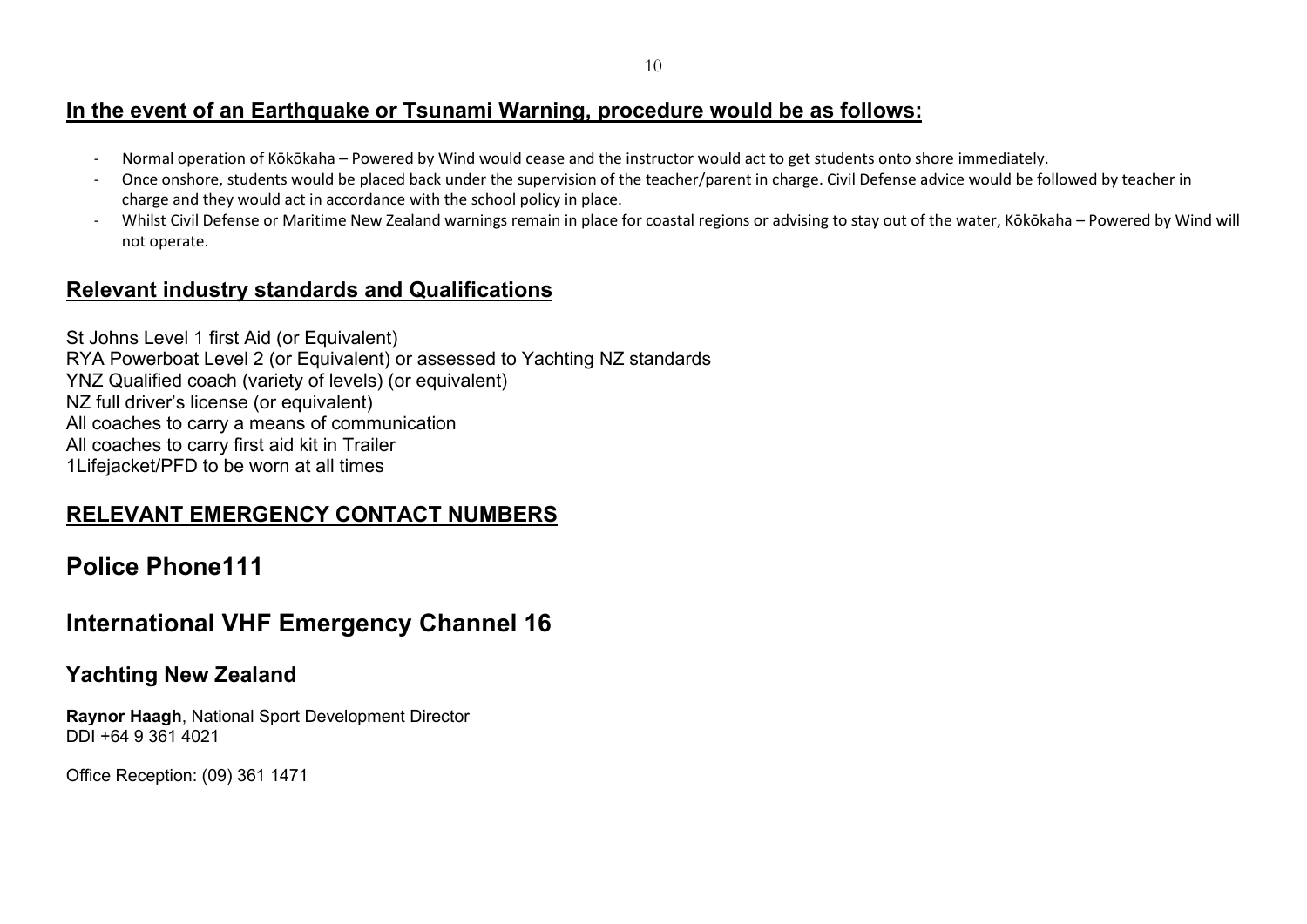# **Training/ Safety Standards Review and Reporting Process**

#### **Scope;**

Related to the activities of running Kōkōkaha – Powered by Wind we will undertake the following processes.

#### **Review process;**

- 1. Review the Risk Management process and Standard Operating procedures annually (April/May)
- 2. Have a team safety meeting with instructors twice annually (Sept/Oct and December). Risk Management covered in season debrief in April
- 3. Check all instructors have the correct safety equipment prior to sessions.

## **Training process;**

- All Instructors to have their 'RYA Powerboat Level 2 (or Equivalent) or be assessed by YNZ
- All coaches to have the required First Aid certificate or equivalent
- All coaches to have current full Driver's license
- All Instructors to undergo Driver training prior to season start to ensure reversing of trailer and towing competence

#### **Reporting process;**

- All significant near misses and incidents to be reported to National Sport Development Director immediately or as soon as practical
- Incidents reported to Maritime NZ where necessary
- Incidents follow up and risk management updates conducted by National Sport Development Director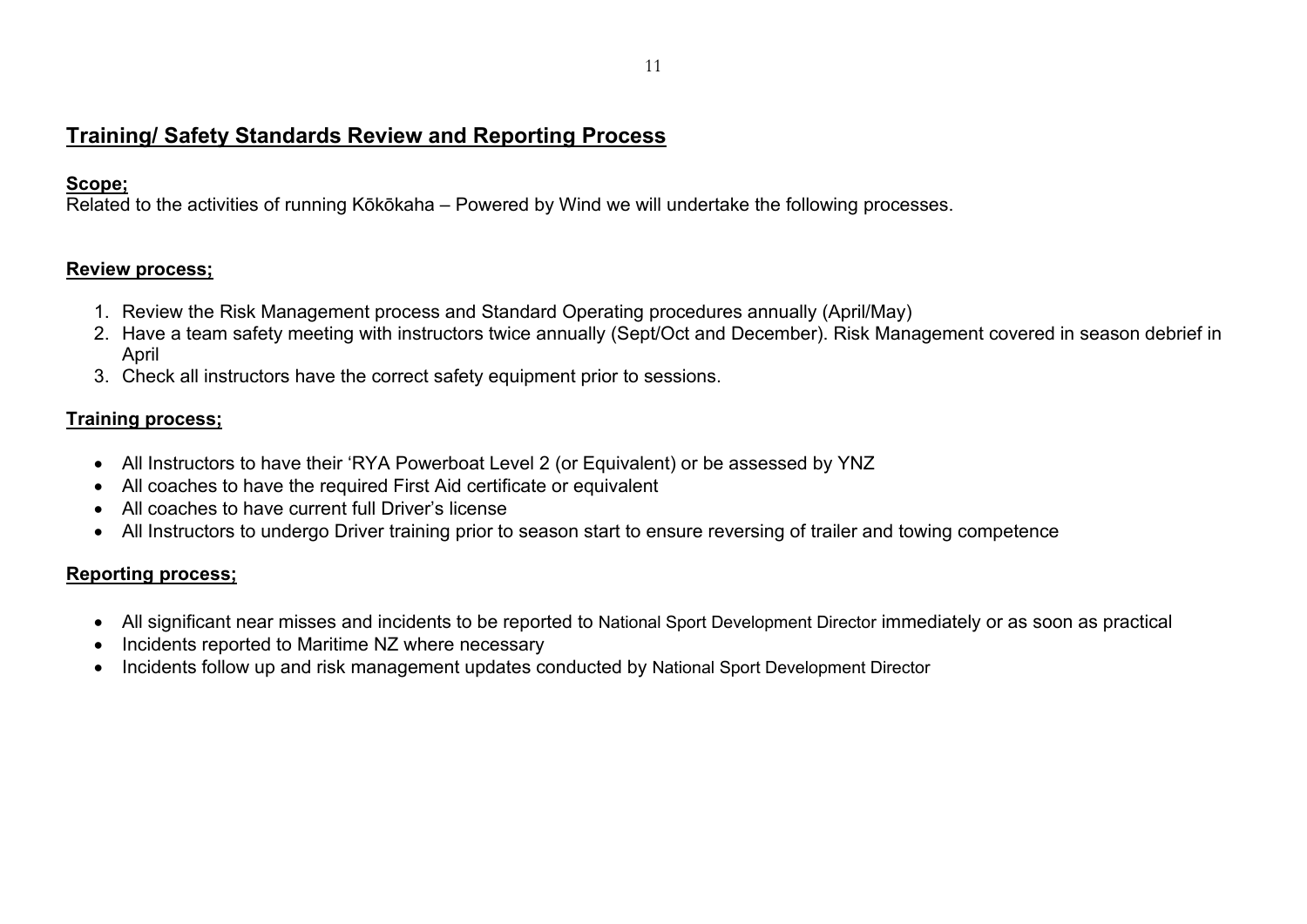# **Hazard identification**

## **(Sailing activities, hazards to be aware of)**

#### **All sailing drills come with generic risks, these are as follows;**

- Boom hitting students
- Capsize
- Adverse weather conditions
- Sharp objects getting in and out of the yacht
- Boats hitting navigational hazards
- Stings and bites from animals such as bees, jellyfish and sharks
- Catching up on markers
- Sun and windburn

#### **Figure 8 drill**

- Crashing boats
- Boom hitting head
- Capsize

#### **Coat hanger**

• Students not able to lay through due to wind shift

## **Two buoys figure eight coat hanger tacking**

- Boats converging on the gybe mark
- Boats crashing

#### **Ball tag**

- Ball hitting student on head
- Ball hitting sail and causing damage
- Boats colliding inside boundaries

#### **Pick up toys**

- Falling out of the boat
- Losing toys with the current

#### **Capsize race**

• Bending sprit in the sand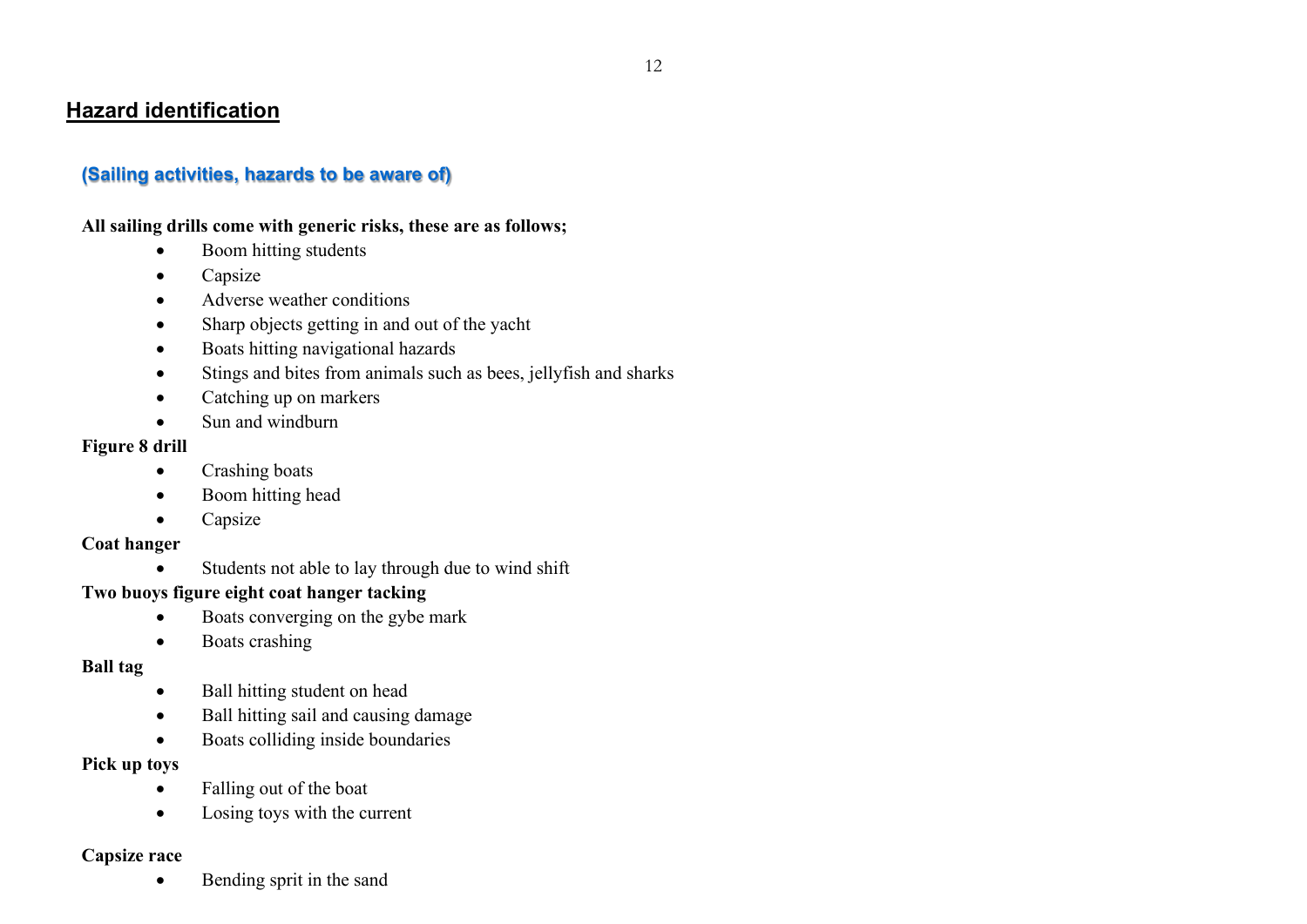- Hypothermia and wind chill
- All boats upside down at once (potential for multiple rescues)

## **Snake follow the coach boat/ Set marks to zigzag up wind/ Windward leeward course**

- Skill levels vary and easy for group to get separated
- Collisions with windward and leeward boats

# **Plan a short trip**

- Long way from help should something go wrong
- Extra vulnerable to weather packing in
- Chance of a multiple rescue is increased
- Fatigue after longer period of sailing

# **Getting out of irons**

• Likely hood of crashing the boats increases

# **(Wet weather activities, hazards to be aware of)**

#### **All land based activities come with generic risks, these are as follows;**

- Trip hazard/uneven ground
- Bee stings and other animal bites
- Glass and sharp objects on and around the beach area
- Sun and windburn
- Sand in the eyes

## **Rats and rabbits (port and starboard)**

- Chance of twisted ankles
- Overexcitement

## **Tug of war (haul in the sails)**

- Rope breaking
- Rope burn
- Fingers caught in the rope from wrong technique
- Students falling on each other